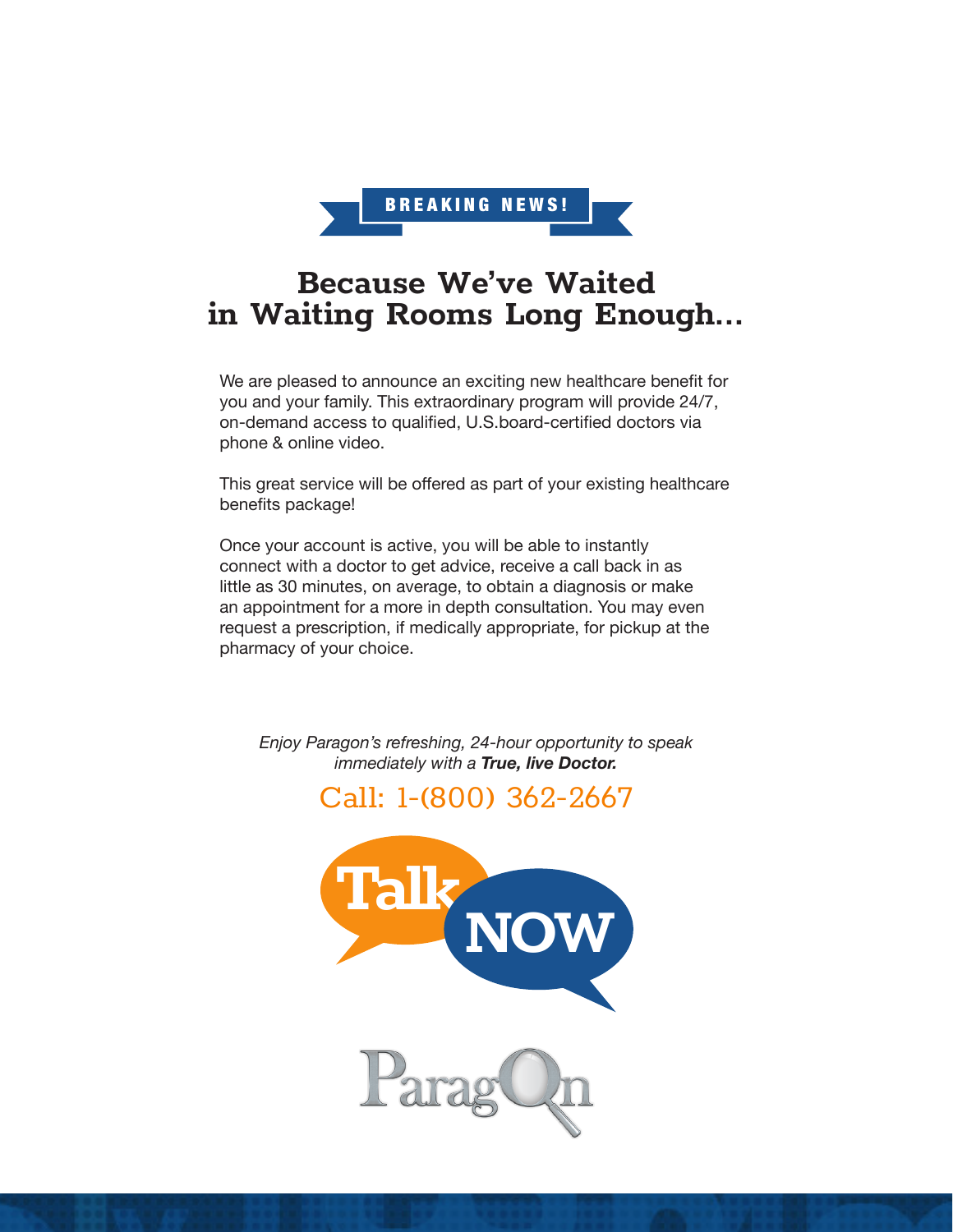# WHY TALK NOW?

#### **IT PROVIDES NUMEROUS BENEFITS:**

| Save time:                   | Consult with a qualified doctor without leaving your home or<br>office. Save on drive time and avoid waiting hours for an<br>appointment.                                                                    |
|------------------------------|--------------------------------------------------------------------------------------------------------------------------------------------------------------------------------------------------------------|
| Save money:                  | Save hundreds or even thousands of dollars-compared to<br>costly urgent care or ER visits. There is NO COPAY.                                                                                                |
| Enjoy peace of mind:         | Enjoy the peace of mind that comes from having on-demand,<br>24/7 access to state-licensed, U.S. board certified doctors that<br>have undergone rigorous credentialing.                                      |
| <b>Get healthier faster:</b> | Don't avoid care because you cannot make it to the doctor.<br>With Talk Now, you can call, video chat, or message a doctor<br>at anytime, from anywhere.                                                     |
|                              | <b>Cover your entire family:</b> Add up to 5 family members. Everyone is welcome and there<br>are no denials based on pre-existing conditions. Stay tuned for<br>more information on this great new benefit! |

*Enjoy Paragon's refreshing, 24-hour opportunity to speak immediately with a True, live Doctor.*

Call: 1-(800) 362-2667

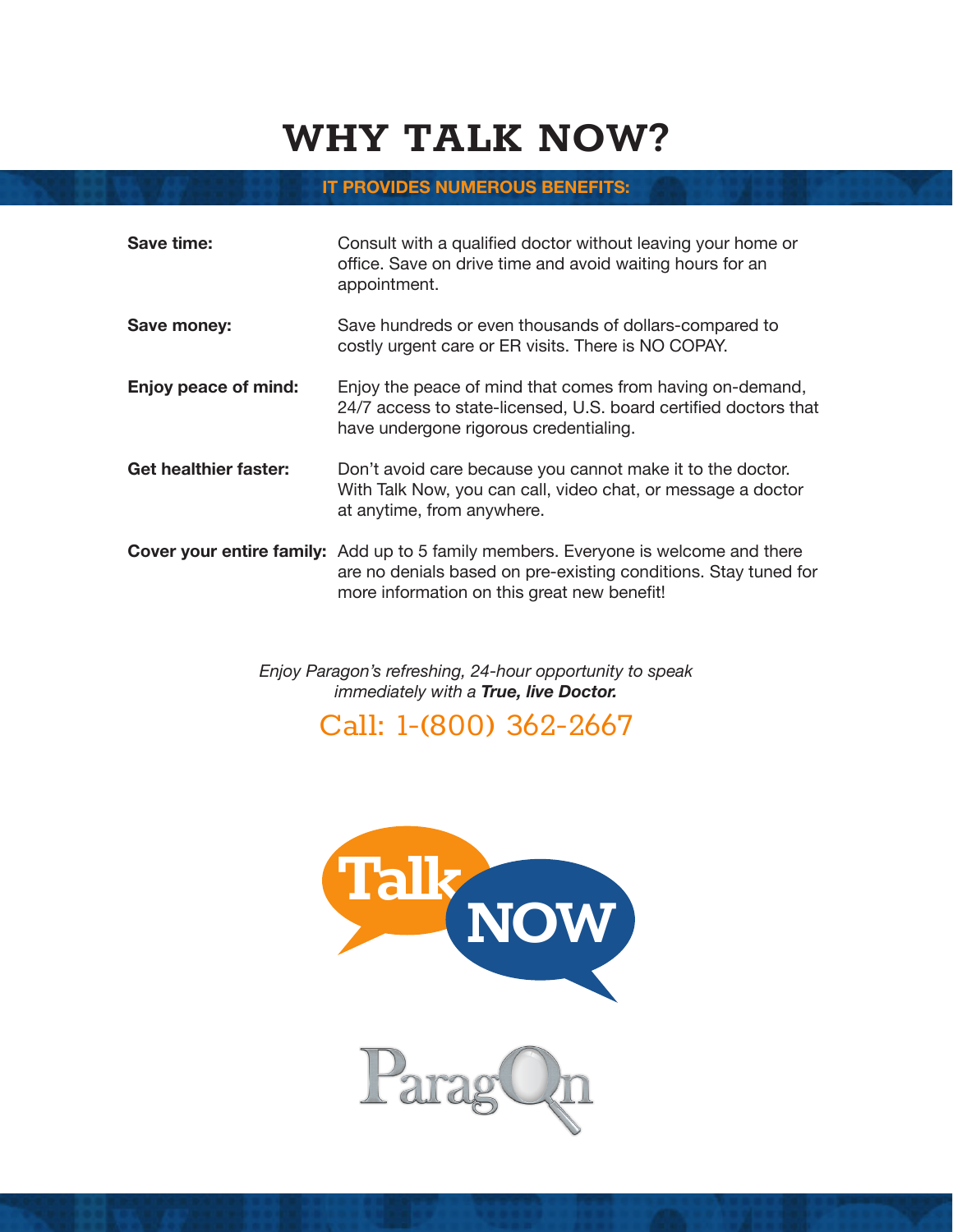# The World of TALK NOW Provides Numerous Benefits:

## **Consult A Doctor by Phone**

On Call Consultation

- Talk to a doctor immediately
- • On-demand informational consultation 24/7
- • Get answers to important health & medical questions

### **By Appointment Consultation**

- Conveniently schedule a time to talk to a doctor
- Comprehensive diagnostic consultation
- Request prescription medication (Rx) or refill.
- Consult A Doctor by E-mail (E-Consult)
- Email a doctor about sensitive medical issues
- Secure, discreet, HIPAA-compliant
- Doctor response within 24 hours

## **Priority Consultation**

- Talk to a doctor within hours
- • Comprehensive diagnostic consultation
- Receive a prescription (Rx) or refill if medically appropriate

### **When to Use TALK NOW**

- • Primary care physician is not available or accessible
- Need treatment for your medical condition
- After normal business hours, nights, weekends
- For non-emergent medical issues, questions, or concerns
- You're traveling and need medical advice
- For Children and adults when you are experiencing the following conditions: Cold/Flu, Urinary Tract Infections, Allergies, Headaches/Migraines, Sinus Infections, Stomach Ache/Diarrhea, Bronchitis, Respiratory Infections

*Enjoy Paragon's refreshing, 24-hour opportunity to speak immediately with a True, live Doctor.*



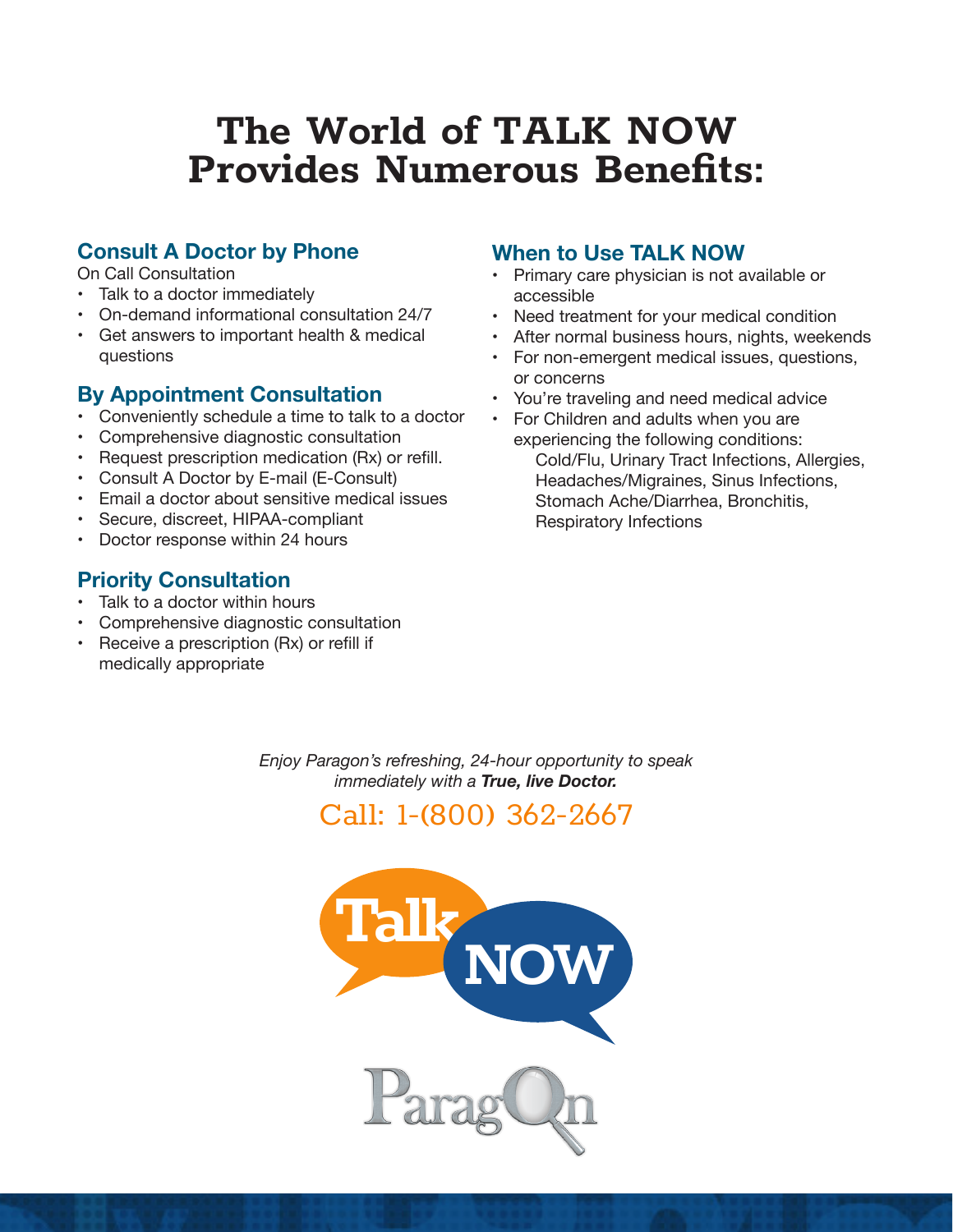# EMPLOYERS! Proven Results



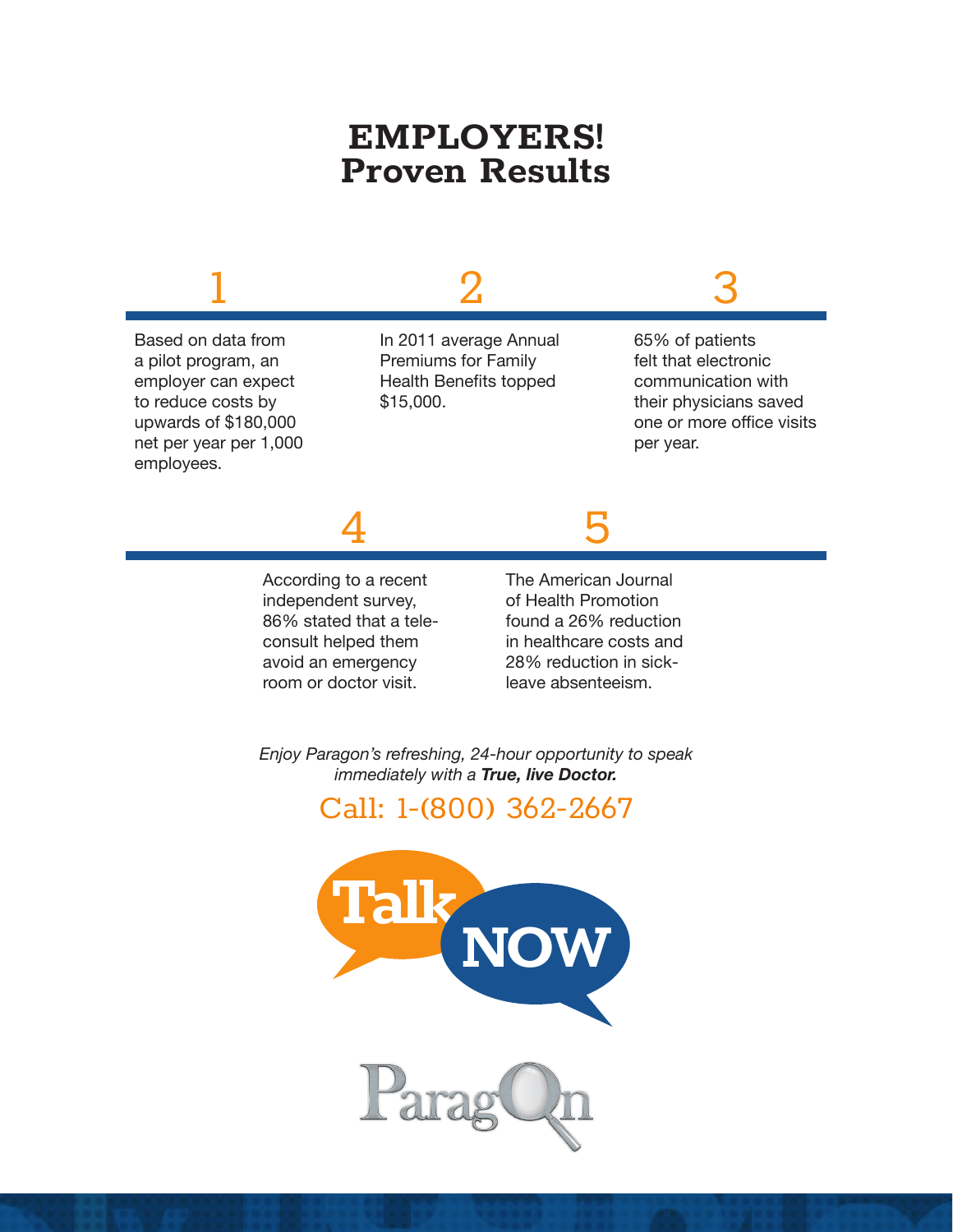

# The Most Common Questions

#### **When should I use Talk Now?**

TALK NOW services aid in avoiding unnecessary trips to the Emergency Room or Urgent Care Center when you are unable to see your doctor. In fact, studies have shown that 70% of visits to an Emergency Room are unnecessary. With TALK NOW, the doctor is available to speak with you at any time, avoiding delays and saving you valuable time and money without sacrificing quality of care.

#### **How do I request a consultation?**

Upon activation, you can reach a doctor by visiting www.MyDrConsult.com, by calling 1-800-DOC-CONSULT (1-800- 362-2667) or by downloading the iDr 24/7 mobile app. You will have access to a doctor immediately for an On Call Consult. You can also request a Priority Consult to speak with a doctor within 1 hour, schedule a By Appointment Consult that fits your schedule Monday through Friday, choose a Video Consult or E-Consult through secure messaging. There is no limit on the type of consult or frequency of use. You can speak to a doctor as often as you want!

#### **What conditions does TALK NOW commonly treat?**

TALK NOW's physicians are trained to provide quality medical care for a variety of conditions for children and adults, such as: Cold and flu, Sinus infections, Bronchitis, Allergies, Headaches, Stomach ache/diarrhea, Eye/ear infections, Rash/skin irritation, Upper respiratory infections, Urinary tract infections, Yeast infections...and more!

#### **What are the qualifications of TALK NOW's physicians?**

TALK NOW holds its Providers to the highest standards by putting each prospective provider through a rigorous and comprehensive evaluation process. The credentialing process involves the National Committee for Quality Assurance, the American Medical Association, and the provider's respective State Board of Medicine.

### **Can I get prescriptions from a TALK NOW physician?**

Yes. If medically appropriate, TALK NOW physicians are able to prescribe non-controlled substances during Priority or By Appointment Consultations and can electronically submit prescriptions to your local pharmacy.